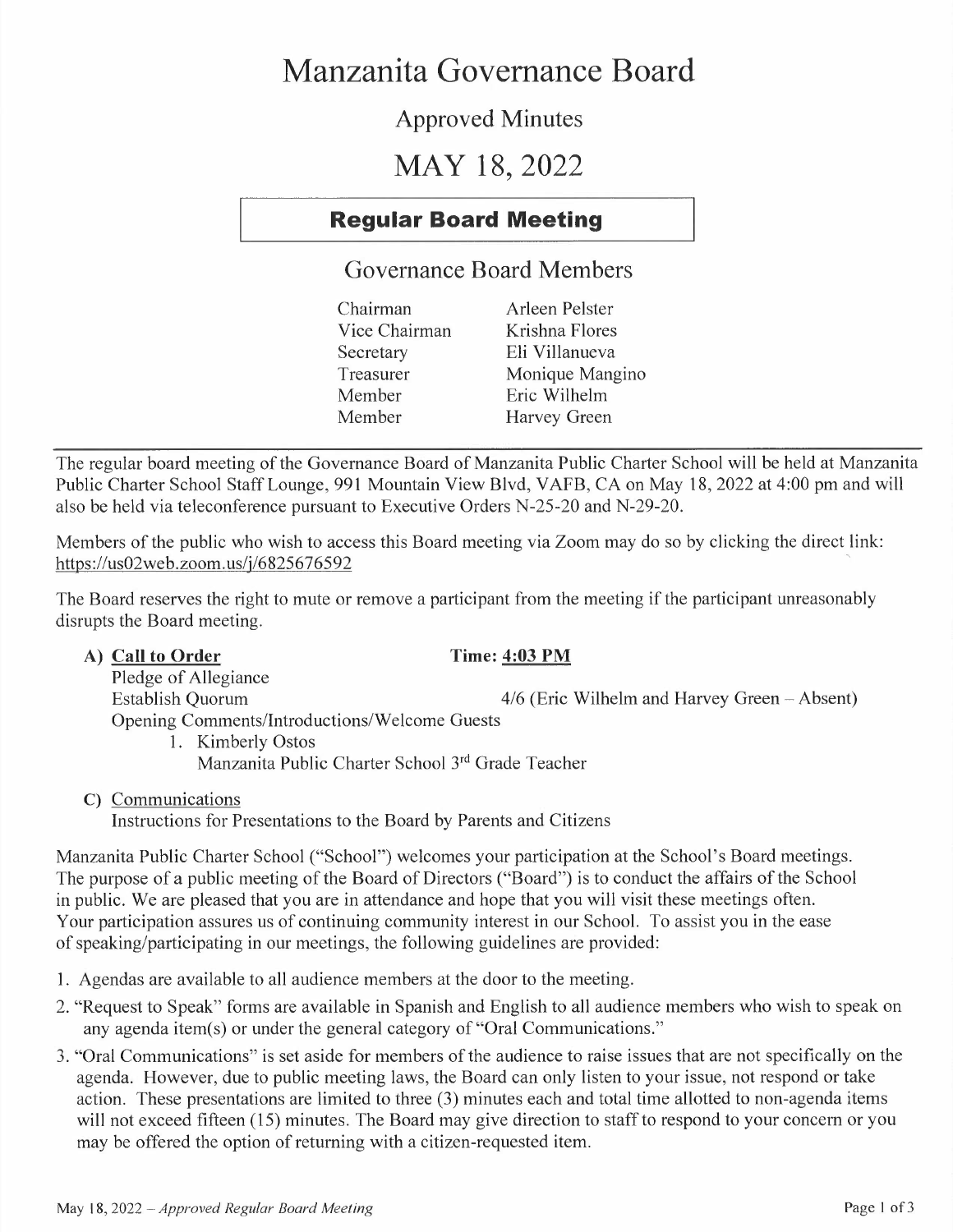- 4. With regard to items that are on the agenda, you may specify that agenda item on your request form and you will be given an opportunity to speak for up to three (3) minutes when the Board discusses that item.
- 5. When addressing the Board, speakers are requested to state their name and address from the podium and adhere to the time limits set forth.
- 6. A member of the public requiring an interpreter will be provided six (6) minutes for public in accordance with section 54954.3 of the Government Code.

Any public records relating to an agenda item for an open session of the Board meeting which are distributed to all, or a majority of all, of the Board members shall be available for public inspection at 991 Mountain View Blvd, VAFB, CA.

In compliance with the Americans with Disabilities Act (ADA) and upon request, the School may furnish reasonable auxiliary aids and services to qualified individuals with disabilities. Individuals who require appropriate alternative modification of the agenda in order to participate in Board meetings are invited to contact the Director's office.

## **C)** Reports

- **1.** Superintendent/Principal's Report
	- a. Enrollment Report
	- b. Prop 51 PSMI Update
	- c. SBAC Testing
	- d. Open House
- **D)** Consent Agenda Items

Motion: Monique Mangino Second: Eli Villanueva Vote: 4/4 (Wilhelm & Green Absent)

- 1. Approval of Meeting Minutes for the Regular Board Meeting on April 13, 2022. (Attachment C)
- 2. Approval of Check Detail, Deposit Detail and Unpaid Bills. (Attachment D) (Nancy Dow)

## **E)** Items Scheduled for Action/Consideration

- **1.** Discussion and Approval of Updated Classified Job Descriptions. (Attachment E) (Suzanne Nicastro) Motion: Eli Villanueva Second: Krishna Flores Vote: 4/4 (Wilhelm & Green Absent)
- 2. Discussion and Approval of the Student Transportation of America (STA) Contract for 2022-2023. (Attachment F) (Suzanne Nicastro) **Approved with the additional wording** *"in addition to**addressing rising fuel cost we encourage STA to strive to increase compensation for drivers in recognition in recent inflation and rising living cost".*

Motion: Eli Villanueva Second: Monique Mangino Vote: 4/4 (Wilhelm & Green Absent)

- 3. Discussion and Approval of One-Time Off Schedule Salary Bonus for 2021-2022 for All Classified and Certificated Staff. (Attachment G) (Suzanne Nicastro) **Approved a 1.5% one-time salary bonus for entire staff.**  Motion: Eli Villanueva Second: Krishna Flores Vote: 4/4 (Wilhelm & Green Absent)
- **F)** Items Scheduled for Information and Discussion
	- 1. Discussion of Actions and Goals of the Local Control and Accountability Plan (LCAP) for 2022- 2025. (Attachment **H)** (Suzanne Nicastro)
	- 2. Discussion of the Local Education Agency (LEA) Budget for 2022-2023. (Attachment I) (Suzanne Nicastro) (Nancy Dow) (Handout **#1)**
- **G)** Future Agenda Items
	- **1.** Single School Plan
	- 2. Employee Handbook
	- 3. Change Future Board Meeting Time
- May 18, 2022 *-Approved Regular Board Meeting* Page 2 of3

(Attachment A) (Attachment B)